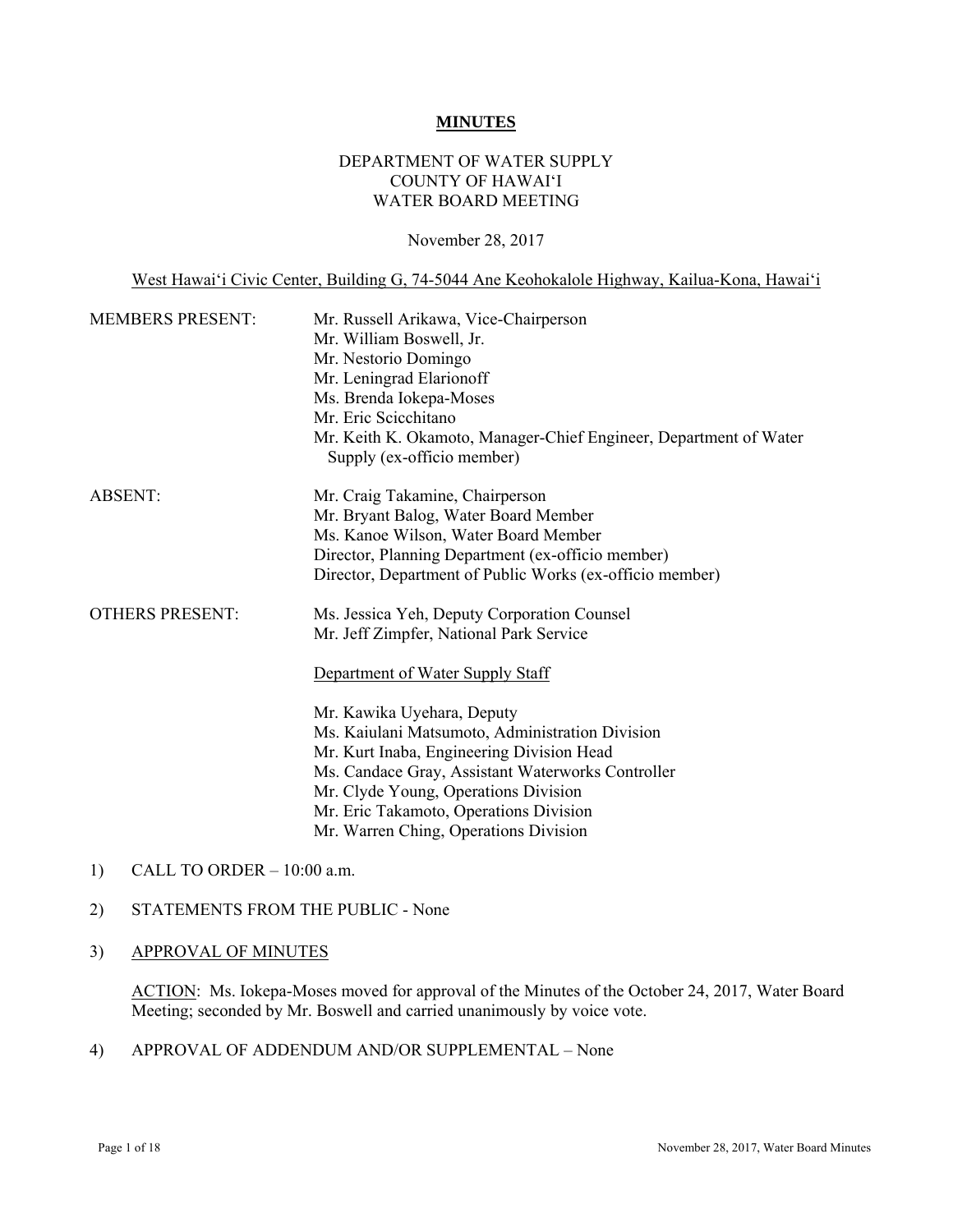# 5) SOUTH HILO:

# **IMPROVEMENTS:** A. **JOB NO. 1994-590, PIIHONUA-KUKUAU RESERVOIR AND TRANSMISSION**

The contractor, Isemoto Contracting Company, Ltd., has submitted a request for a contract time extension of twenty-one (21) working days to compensate for rain-out days.

This would be the first-time extension to the contract.

If approved, the contract completion date will be extended from December 3, 2017, until January 3, 2018. Engineering staff has reviewed the request and finds that the twenty-one (21) working-day extension is justified.

The Manager-Chief Engineer recommended that the Board grant this extension of contract time of twenty-one (21) working days to Isemoto Contracting Company, Ltd., for JOB NO. 1994-590, PIIHONUA-KUKUAU RESERVOIR AND TRANSMISSION IMPROVEMENTS.

MOTION: Ms. Iokepa-Moses moved for approval of the recommendation; seconded by Mr. Boswell.

percent complete. This extension is due to rain-out days. The tank is soon to be wire wrapped.<br>ACTION: Motion was carried unanimously by voice vote. This was noted as the project the Water Board had a site visit to back in July. The project is 85 to 90

ACTION: Motion was carried unanimously by voice vote.

### B. **MEMORANDUM OF AGREEMENT FOR THE CONSTRUCTION OF A SECOND ACCESS GATE FOR THE KULA'IMANO WELL IN THE DISTRICT OF SOUTH HILO, TAX MAP KEY (3) 2-8-008:111:**

The Department would like to enter into an agreement with Mr. Daniel John Brinkman in order to install an access gate at the entry point to its Kula'imano Well in order to prevent theft, graffiti, vandalism, and rubbish dumping on the well site and the access road to the well. Although the well is located on an adjacent parcel, the entry point where the gate will be constructed is a portion of Mr. Brinkman's property, over which the Department has an existing easement, located at Tax Map Key (3) 2-8-008:111. The Department will be responsible for installation and maintenance of the gate.

The Manager-Chief Engineer recommended that the Board authorize either the Chairperson or the Vice-Chairperson, on behalf of the Water Board, to enter into an agreement with Mr. Daniel John Brinkman for the installation and maintenance of an access gate located on a portion of Tax Map Key (3) 2-8-008:111, subject to the review and approval as to form and legality of the Agreement by the Corporation Counsel.

MOTION: Ms. Iokepa-Moses moved for approval of the recommendation; seconded by Mr. Boswell.

The Manager-Chief Engineer stated this property is located off the Old Māmalahoa Highway in Pepe'ekeo.

Mr. Young stated this has been an ongoing problem for several years. One of the Department's Operators came to him to report that on the south side of the property, where a stream passes through, people are going there to throw their rubbish. Hunters also go in the area and leave animal carcasses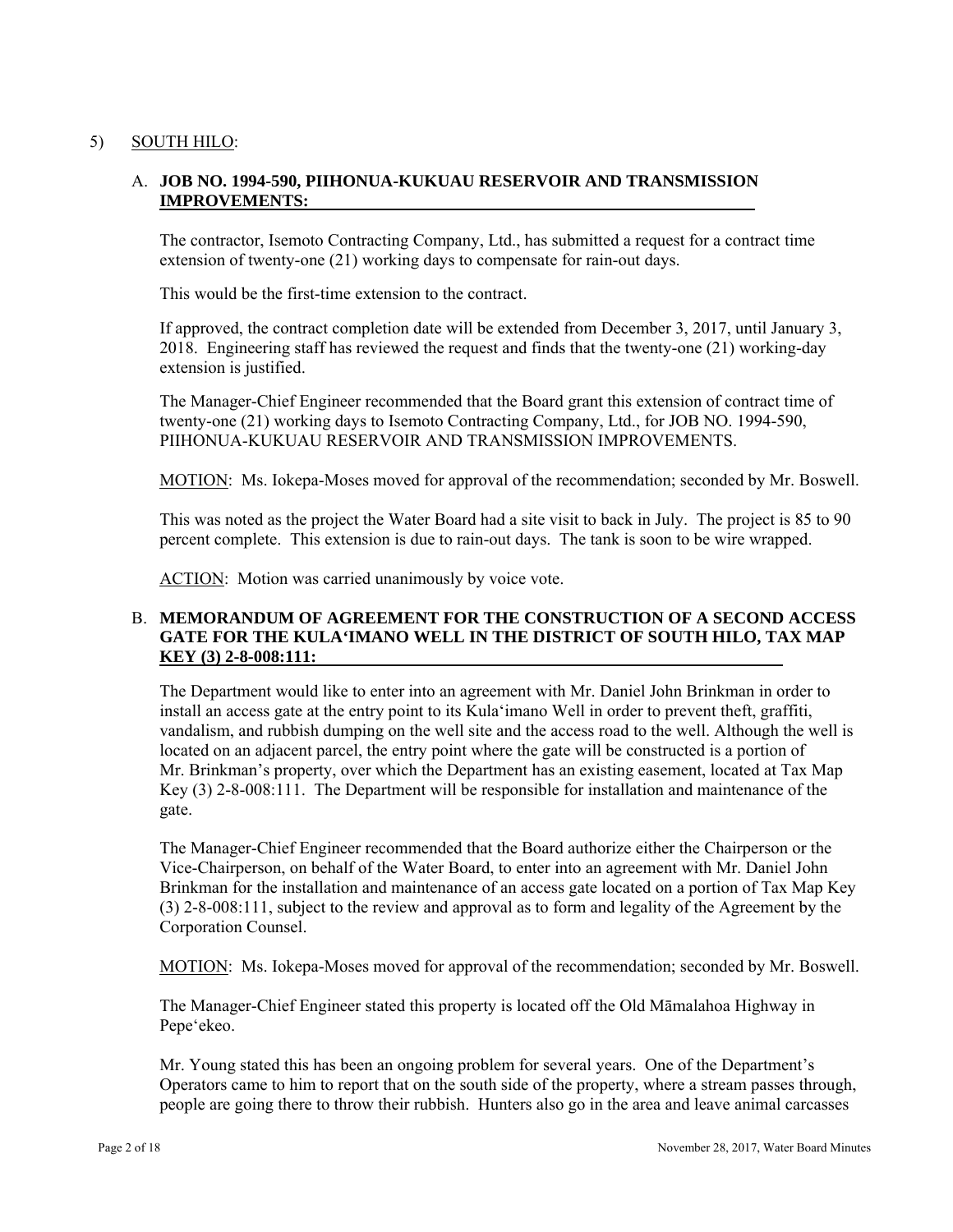bring their vehicles up to the property. It is difficult to see the site from down below. Approximately behind. A couple of years ago while a repair job was being done on the Department's facility, one of the contractor's vehicles and some tools were stolen. Even with the existing gate, people can still \$1,000.00 for materials and \$1,000.00 for labor (in-house) will be spent to mitigate this situation. The neighborhood association asked for help from the Department.

In response to Ms. Iokepa-Moses' question of whether the people in the area are in favor of this gate, Mr. Young replied they are. There are two landowners affected by this new gate.

The Manager-Chief Engineer mentioned that the Department wants to be a good neighbor because the landowners allow the Department access over their property. The well site is set away from the main road.

Mr. Scicchitano asked if there was any access from another point on the back of the property.

The Manager-Chief Engineer replied it is private property all around the site. Perhaps people could walk along the stream, but the majority of the problem is from people driving their vehicles in and dumping rubbish.

Mr. Domingo asked if there was a possibility the Department's drinking water could be compromised with anyone having access to the site.

The Manager-Chief Engineer replied that the well site is fenced and marked clearly with signage. The Department routinely monitors for water quality.

ACTION: Motion was carried unanimously by voice vote.

### 6) SOUTH KOHALA:

#### A. **JOB NO. 2017-1074, PARKER #1 DEEPWELL REPAIR:**

No responsive, responsible bids were received. Staff will seek alternate methods of procurement per HAR 3-122-35 (b), in accordance with procurement rules.

#### B. **JOB NO. 2017-1075, PARKER #2 DEEPWELL REPAIR:**

Bids for this project were opened on November 20, 2017, at 2:00 p.m., and the following are the bid results:

| Bidder                                         | <b>Bid Amount</b> |
|------------------------------------------------|-------------------|
| Derrick's Well Drilling and Pump Services, LLC | \$575,000.00      |

This project consists of furnishing all labor, materials, tools and equipment necessary to remove the existing pump, motor, and column assembly; install a submersible pump and motor, column assembly, power cable, sounding tubes, and all appurtenant materials; chlorinate the well and pumping assembly; and complete an efficiency test; in accordance with the specifications.

Project Costs:

| 1) Low Bidder (Derrick's Well Drilling and Pump Services, LLC) | \$575,000.00 |
|----------------------------------------------------------------|--------------|
| 2) Contingencies $(10\%)$                                      | \$ 57.500.00 |
| <b>Total Cost:</b>                                             | \$632,500.00 |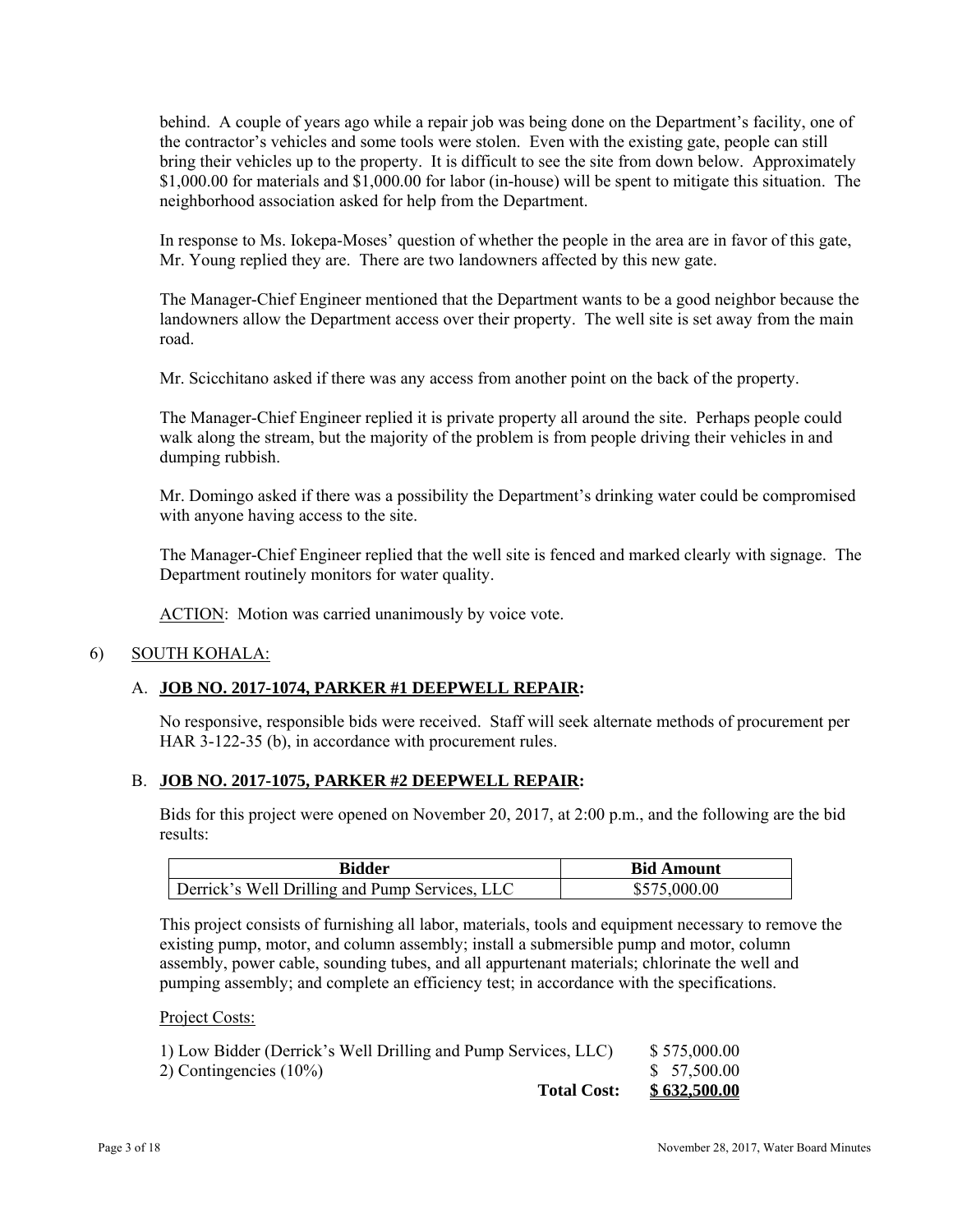Funding for this project will be from DWS's CIP Budget under Deepwell Pump Replacement. The contractor will have 180 calendar days to complete the well repair with the Contractor's furnished equipment and 210 calendar days to refurbished the existing pump and motor set for the Department's future use. The Engineering estimate for this project was \$445,000.00.

 Vice-Chairperson be authorized to sign the contract, subject to review as to form and legality by The Manager-Chief Engineer recommended that the Board award the contract for JOB NO. 2017 1075, PARKER #2 DEEPWELL REPAIR, to the lowest responsible bidder, Derrick's Well Drilling and Pump Services, LLC, for their bid amount of \$575,000.00, plus \$57,500.00 for contingencies, for a total contract amount of \$632,500.00. It is further recommended that either the Chairperson or the Corporation Counsel.

MOTION: Mr. Boswell moved for approval of the recommendation; seconded by Mr. Scicchitano.

The Manager-Chief Engineer stated that this is a well repair that needs to be completed as soon as possible. Well No. 2 is operational at this time but is showing signs of potentially going offline. The Department has eight wells in the area. In response to Mr. Boswell's question of whether these two wells have been used in Brown and Caldwell's evaluation, he stated they were not part of that study since this is a different area. There was some testing done in the ARC flash study but not the type of testing being done on the North Kona Wells.

Mr. Boswell asked if this project would result in the Department ending up with a spare pump and motor.

Mr. Takamoto replied yes, and it could be used for Wells 1, 2, 3, or 4.

Mr. Domingo expressed concern about Derrick's Well Drilling getting so many contracts and whether they would be able to handle the stress to their workforce. He asked if it would compromise the quality of their work.

The Manager-Chief Engineer understood the concern; however, the bottom line is that the contractor knows what they are bidding on, the scope of work, and the timeframe they are obligated to meet. For this particular bid, it is unknown why there were no other bids. The other contractor usually seen bidding on these types of contracts did not submit an intent to bid. Although this bid amount was higher than the estimate, this job needs to be done.

Mr. Elarionoff asked if there was a breakdown of labor and material costs.

Mr. Takamoto replied that mobilization and demobilization is \$87,300.00; pump and motor cost is \$235,208.00; materials and services is \$161,992.00; and refurbishing the existing pump and motor is \$90,500.00. The refurbished pump and motor will become a spare.

Vice-Chairperson Arikawa asked how old the pump and motor are that will be removed.

Mr. Takamoto replied they are just over one year.

The Manager-Chief Engineer noted that this is another situation where the Department is trying to figure out what is going on. This is another deep-set submersible well, not as deep as Kona, but 1,200 feet deep. Hopefully, the same type of solutions can be used here as in Kona. In the past, the wells were running a lot longer.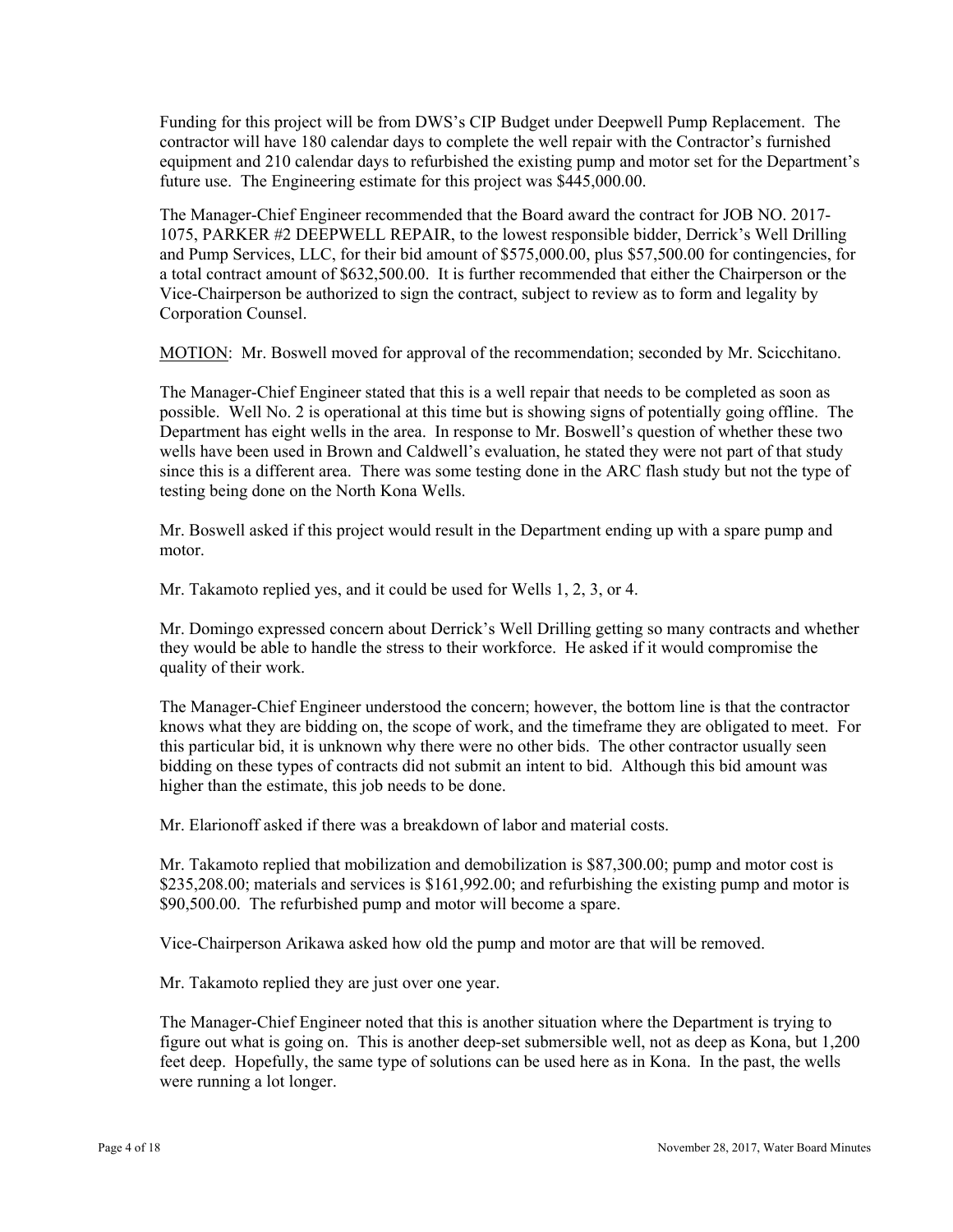Vice-Chairperson Arikawa asked if the pump manufacturer is the same one the Department has been using in Kona and elsewhere on the island.

Mr. Takamoto replied that the existing equipment is the Byron Jackson brand.

The Manager-Chief Engineer noted this used to be a pretty robust system.

Mr. Boswell thought this is a good reason for the third-party review. Some of the information the Permitted Interaction Group has gained shows that it needs a fresh set of eyes.

The Manager-Chief Engineer replied the Department could approach Brown and Caldwell to see what their fee would be to include this well in their current study for Kona. The reason it was done for Hualālai Well was because it is the shallowest well in Kona; and if any of the wells was a possible candidate for a line-shaft system, it would be that well.

Mr. Boswell stated that on a minimum, it will show the Department is proactive.

The Manager-Chief Engineer stated that the Department will have that discussion with Brown and Caldwell and get information from them on the next steps. The Department is also moving forward with the Asset Management Program, and Mr. Takamoto is tasked with getting information on a replacement schedule.

Mr. Scicchitano asked about the warranty that is carried on the equipment.

Mr. Takamoto replied that the normal warranty is one year on materials and one year on labor.

The Manager-Chief added that one of the challenges the Department has had, for example, is if the Department supplies the motor and it has gone past the warranty period, there really is no warranty provision in the contract. Those are some of the pros and cons about maintaining a spare pump and motor inventory. It is not fair for the contractor to have to warranty that material but at the same time, the Department needs to have some on hand. The Department is still continuing to look at storage capabilities; however, the last bid where it was included resulted in an unfavorable bid amount for the storage.

Mr. Boswell stated that it looked like the contractor took advantage of it because there is an idea of where that price should range. They may have put a margin on top of it.

The Manager-Chief Engineer stated that the Department is still looking into it because if the manufacturer can store it and maintain the warranty, it would overcome that challenge.

Mr. Boswell noted that for this particular project, the Department is going to have a refurbished pump on hand and when it goes into the hole, that contractor will not have a warranty on it. That is where the Asset Management Program would factor in, if the Department paid a fee directly to that manufacturer.

Mr. Domingo asked if a clause might be included where, instead of a one-year warranty, perhaps an extended warranty could be included because there are so many uncertainties involved with the motor and when it might be used, etc.

Ms. Iokepa-Moses doubted the contractor would provide a five-year warranty.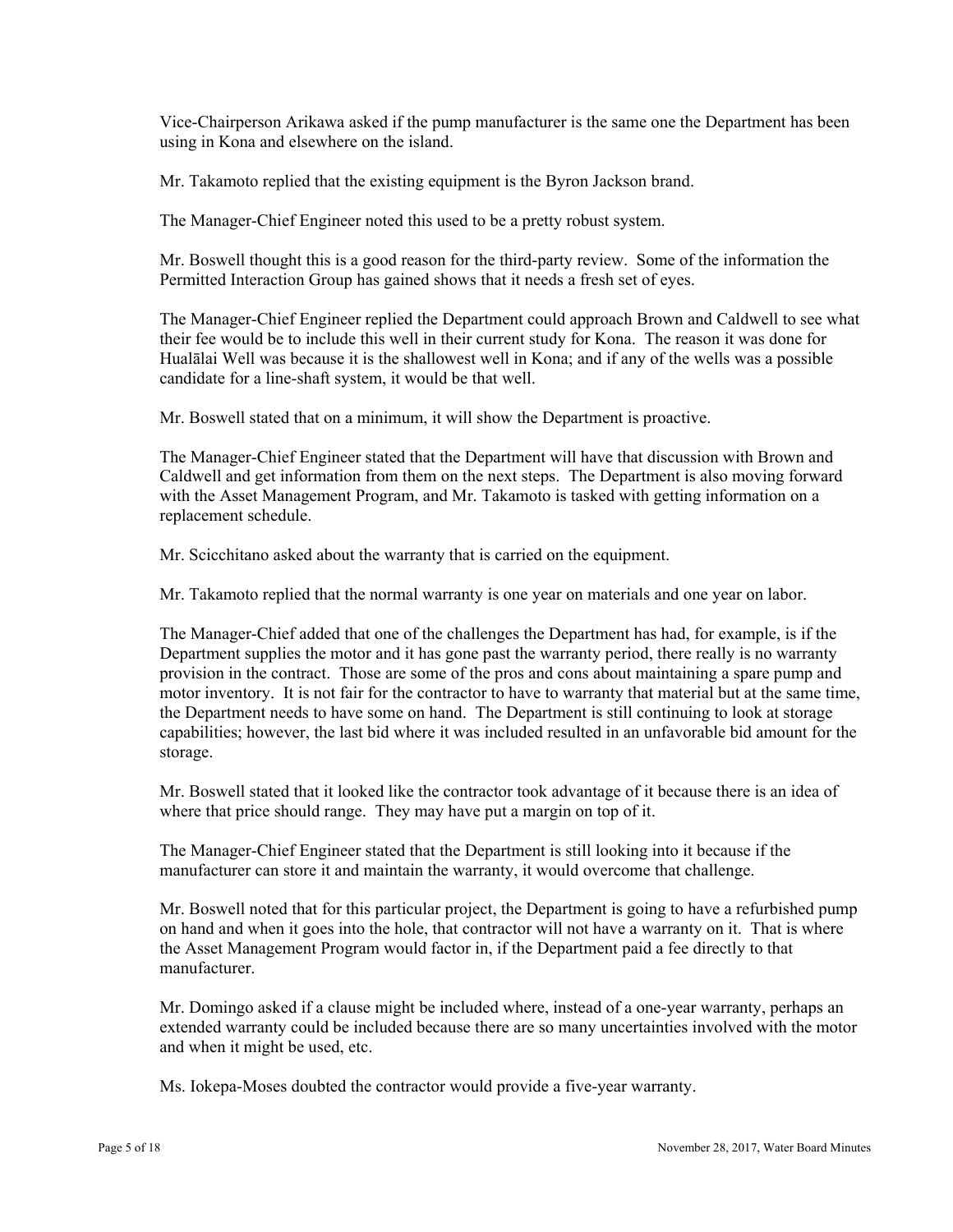Mr. Boswell added that the contractor would have to buy insurance in order to do that.

was in trying to implement a two-year warranty. The Manager-Chief Engineer stated that the challenges the Department has been having is in the past

When Takamoto stated that a material bid is different from a repair bid. They do have a two-year warranty (from the time of delivery or one year from time of installation, whichever is shortest).

The Manager-Chief Engineer stated that it goes typically beyond the manufacturer's supplied warranty. Somehow, the contractor or the person that the Department contracted to do the material bid is accommodating that request. To be fair to them, it is either they are gambling and not marking it up, or they will have to take out some kind of insurance policy and they would probably include that in the bid amount. Either way, the Department is going to end up paying for it.

Mr. Boswell stated that another question that comes up is if you look at all of the repairs there have been, how many can be associated with warranty and how many have unknown factors. If it was due to power or the alignment of the shaft, the warranty from the pump installer would not be applicable. If they had drilled the hole and installed the equipment for the first time, you might have more control over them on that. However, if it is an in-house problem, it is not warrantied by the contractor.

The Manager-Chief Engineer stated that is a common challenge. You get the pump and motor, it is tested before shipped here, something went wrong that might not have been due to that particular manufacturing process, they will say, example, you have a burned thrust bearing but that is not because they built the motor wrong. There was some kind of external factor. There is never a 100% case to say, no, it was defective.

Mr. Elarionoff noted that this pump is still running and asked how the contractor can bid on something they will be refurbishing when they have not even seen it yet.

Mr. Takamoto replied that they bid on what it would take to do a standard rewind on a motor and general breakdown of the pump and replacing impellers. They are just giving a general breakdown cost and probably have a little cushion in it to cover any unforeseen things since they cannot visually inspect the motor at time of bid.

The Manager-Chief Engineer stated that some of the unknowns may eat into the contingency.

Mr. Boswell asked if the RFP details the scope of work for the refurbishment.

Mr. Takamoto replied it is a complete refurbishing of the motor to bring it back to OEM's specifications.

Mr. Domingo asked about contingency and if it has been utilized on all contracts; if the contractor asks for the 10% at the end of the contract.

Mr. Boswell stated that it is not the contractor's money. The money is retained by the Department. In the event that the contractor has work above and beyond the scope of work that was detailed in their contract, the contingency is set aside so it can be made available. The contractor still has to ask for it and prove what it is for. At the end of the job, they can only bill for their original contract amount and any change orders approved through the contingency process.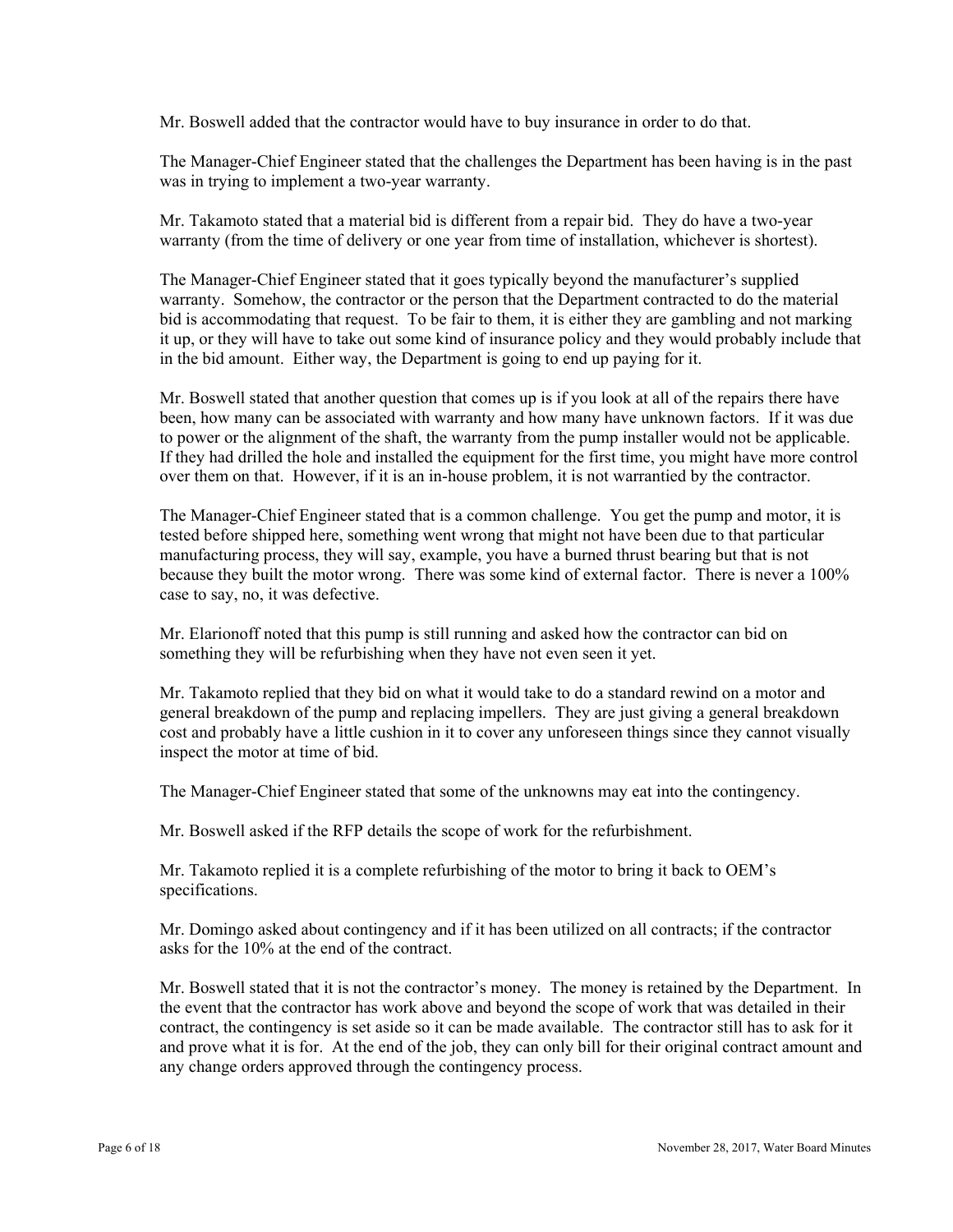Ms. Iokepa-Moses added that they do not get that money, nor is it a refund back to the Department. It is the Department's money.

Mr. Domingo asked if there was a historical record on how often the contingency gets used.

Mr. Boswell commented that after being on the Board for five years, you would have a good idea because change orders have to come before the Board.

Mr. Domingo thought it still was worth keeping track of.

Ms. Iokepa-Moses did not think it is worth the Department's resources to spend time tracking that kind of information.

Mr. Inaba added that it is in there as certified funds so that the Department can make field decisions or field orders and funds are available; otherwise work has to stop in order to come before the Board for approval. The project would get delayed that much longer. The 10% is kind of an industry standard that goes to unforeseen items on the project and it has to be approved before the contractor can proceed.

ACTION: Motion was carried unanimously by voice vote.

### 7) NORTH KONA:

### A. **MATERIAL BID NO. 2017-11, FURNISHING AND DELIVERING MOTORS FOR KAHALU'U SHAFT PUMP #2 & #4 FOR THE DEPARTMENT OF WATER SUPPLY:**

*This item was deferred at the October 24, 2017, Water Board meeting.* 

Bids for this project were opened on October 12, 2017, at 2:00 p.m., and following are the bid results:

| <b>Bidder</b>                                | <b>Bid Amount</b> |  |
|----------------------------------------------|-------------------|--|
| Alliance Specialty Motors, Inc.              | \$57,918.00       |  |
| Technology International, Inc.               | Non-Responsive    |  |
| Derrick's Well Drilling & Pump Services, LLC | \$90,000.00       |  |
| Gexpro                                       | \$102,210.00      |  |

Project Costs:

1) Low Bidder (Alliance Specialty Motors, Inc.) \$57,918.00 **Total Cost: \$57,918.00** 

The project consists of furnishing and delivering two (2) motors for Kahalu'u Shaft Pump #2 & #4, including all equipment, materials, taxes, and shipping.

Funding for this project will be from DWS's CIP Budget under Pump Replacement. The contractor will have 120 calendar days to complete the project. The Engineering estimate for this project was \$130,000.00.

The Manager-Chief Engineer recommended that the Board award the contract for MATERIAL BID NO. 2017-11, FURNISHING AND DELIVERING MOTORS FOR KAHALUʻU SHAFT PUMP #2 & #4 FOR THE DEPARTMENT OF WATER SUPPLY, to the lowest responsible bidder, Alliance Specialty Motors, Inc., for their bid amount of \$57,918.00. It is further recommended that either the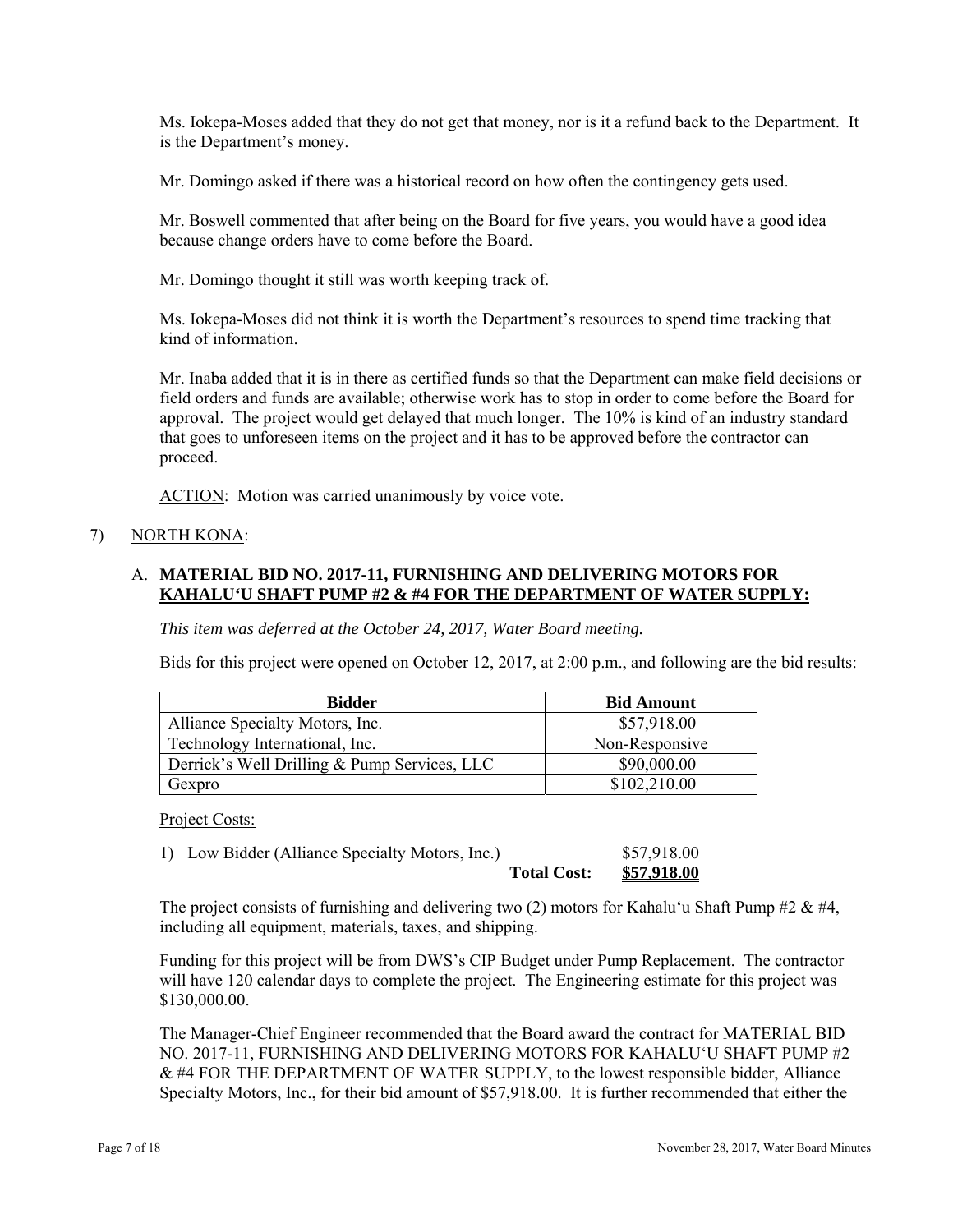Chairperson or the Vice-Chairperson be authorized to sign the contract, subject to review as to form and legality of the contract by Corporation Counsel.

MOTION: Ms. Iokepa-Moses moved for approval of the recommendation; seconded by Mr. Scicchitano.

The Manager-Chief Engineer reported that since last month's deferral, Alliance Specialty Motors, Inc., has become Hawai'i Compliance Express (HCE) compliant. This is a first time bid from this company. The Department used the Public Purchase method, and it seems like it reaches out farther than the usual utilization.

Mr. Elarionoff asked why there was such a big difference in the bid amounts.

Mr. Ching stated that in each case, there are different factors which are sometimes hard to predict. Typically, the Department's estimates are based on past projects. Staff uses the highest amount to account for all of the bidders. In this case, the competition was more as it had reached more bidders. In response to Mr. Elarionoff's concern of it being more than double, he stated that it was a concern; but he reached out to the contractor and got reassurance that they double-checked the solicitation documents to make sure they did not miss anything and reaffirmed they wanted to proceed.

Mr. Boswell commented that part of what this insinuates is that the other bidders were substantially padding their bids. The original estimate of \$130,000.00 would have more supported the two local bidders' numbers, and what it ended up with was a mainland contractor using this electronic bidding process which made it easy for them. They did not even have tax clearances to work in the State of Hawai'i yet. The \$130,000.00 is not that far off from what the local bidders were producing for the Department.

Mr. Elarionoff stated that he understood that part, but it comes to the point where it seems like local bidders are not doing the Department any favors either.

The Manager-Chief Engineer stated that was what he took away from this because the Department does not really know what the markups are on the bids. He hopes that overall, the local bidders will see more competition and get a little leaner in their bids and hopes this electronic Public Purchase will continue to reach farther out where better prices can come in on other types of bids.

Mr. Elarionoff stated that he would not want to see the equipment go out three months after installation.

The Manager-Chief Engineer stated that it is a US brand motor and there are warranty provisions in the bid.

Mr. Domingo asked why the Department is always mandated to award the contract to the lowest bidder and what happens if they are not up to the performance standard--if it is possible to award based on the contractor's performance and not just bid amount.

Ms. Iokepa-Moses stated they all meet specifications. The Department has to let them do the contract; and if they fail, then you will know.

Mr. Boswell stated that the Department has the right to vet them out if they do not perform well.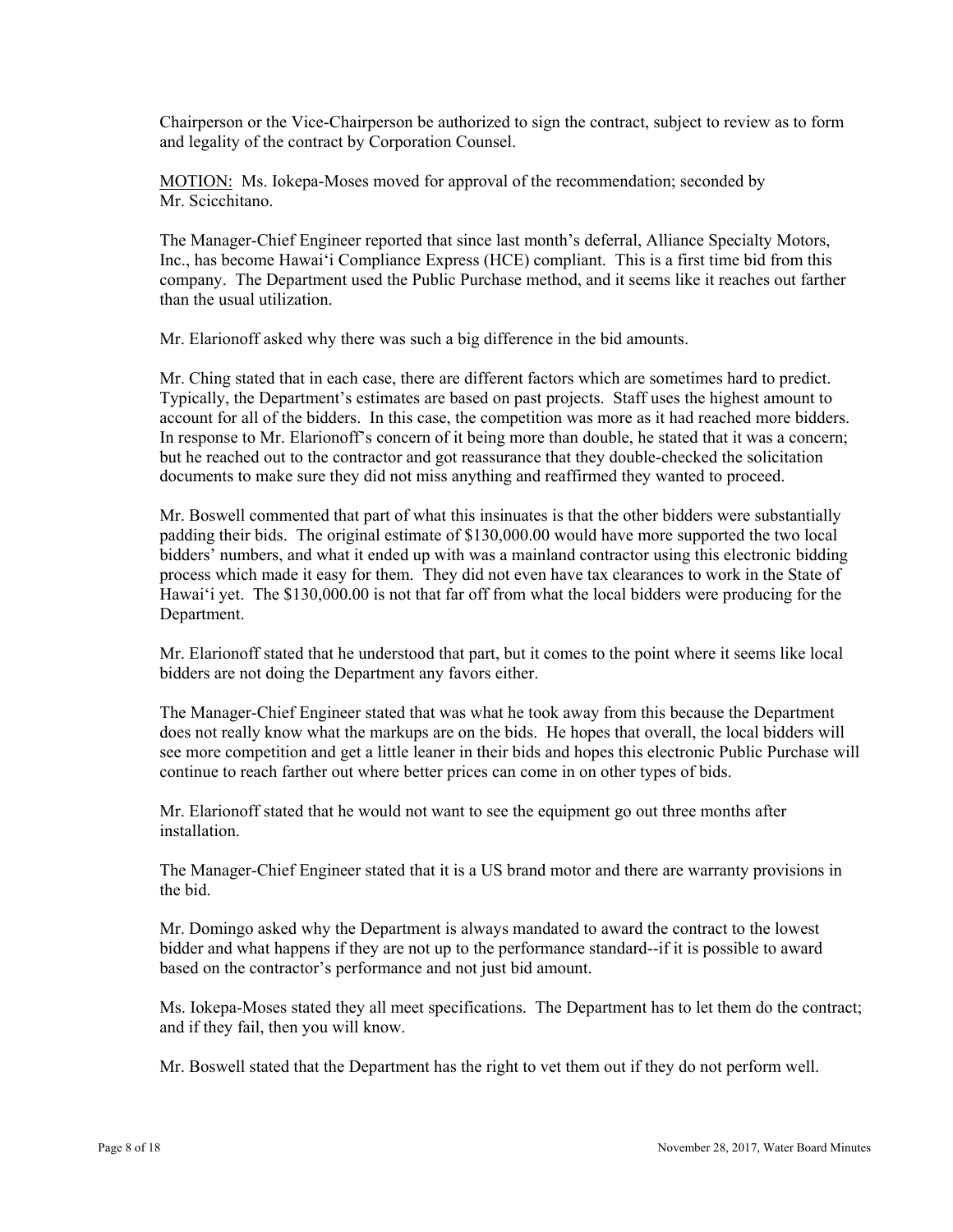The Manager-Chief Engineer reviewed the Procurement Law. There is the RFP (Request for Proposals) process for projects that are not as well defined. For instance, it was used for the Department's billing system awarded last month where it is not as black and white. For typical material bids or repair bids, there is a well-defined scope of work; therefore, the competitive sealed bid process is used, and that has to be awarded to the lowest responsible bidder.

Mr. Domingo stated that was he was afraid there might be a cost overrun where the contractor comes back and asks for more money.

The Manager-Chief Engineer assured Mr. Domingo that the Department keeps within the contract provisions and has a very good Deputy Corporation Counsel.

ACTION: Motion was carried unanimously by voice vote.

# 8) MISCELLANEOUS:

# A. **MATERIAL BID NO. 2017-15, FURNISHING AND DELIVERING MOLDED CASE CIRCUIT BREAKERS, SURGE PROTECTION DEVICES, POWER MONITORING EQUIPMENT, ZERO-CLEARANCE ELECTROMAGNETIC FLOW METERS AND RELATED APPURTENANCES FOR THE DEPARTMENT OF WATER SUPPLY STOCK**:

Bids were received and opened on November 16, 2017, at 1:30 p.m., and the following are the bid results:

| <b>SECTION</b><br>NO. | <b>DESCRIPTION</b>                                      | <b>OneSource</b><br><b>Distributors, LLC</b> | <b>TK Process</b><br>Hawaii, LLC |
|-----------------------|---------------------------------------------------------|----------------------------------------------|----------------------------------|
|                       | <b>MOLDED CASE CIRCUIT</b><br><b>BREAKERS</b>           | No Bid                                       | No Bid                           |
| $\mathbf{2}$          | <b>SURGE PROTECTION</b><br><b>DEVICES</b>               | No Bid                                       | \$78,528.10                      |
|                       | POWER MONITORING<br><b>EQUIPMENT</b>                    | \$60,936.43                                  | No Bid                           |
|                       | ZERO-CLEARANCE<br>ELECTROMAGNETIC<br><b>FLOW METERS</b> | No Bid                                       | \$549,556.27                     |

The contract period for all Sections is from November 28, 2017, to June 30, 2018. All Sections are established price agreements for materials on an "As-Needed Basis."

The Manager-Chief Engineer recommended that the Board award the contract for MATERIAL BID NO. 2017-15, FURNISHING AND DELIVERING MOLDED CASE CIRCUIT BREAKERS, SURGE PROTECTION DEVICES, POWER MONITORING EQUIPMENT, ZERO-CLEARANCE ELECTROMAGNETIC FLOW METERS AND RELATED APPURTENANCES FOR THE DEPARTMENT OF WATER SUPPLY STOCK, on an as-needed basis, as listed below, and that either the Chairperson or the Vice-Chairperson be authorized to sign the contract(s), subject to review as to form and legality of the contract(s) by Corporation Counsel. The contract period shall be from November 28, 2017, to June 30, 2018.

**For Section 1 – Molded Case Circuit Breakers. No bids were received. Staff shall obtain quotations in the best interests of the Department.** 

**For Section 2 – Surge Protection Devices to TK Process Hawaii, LLC.**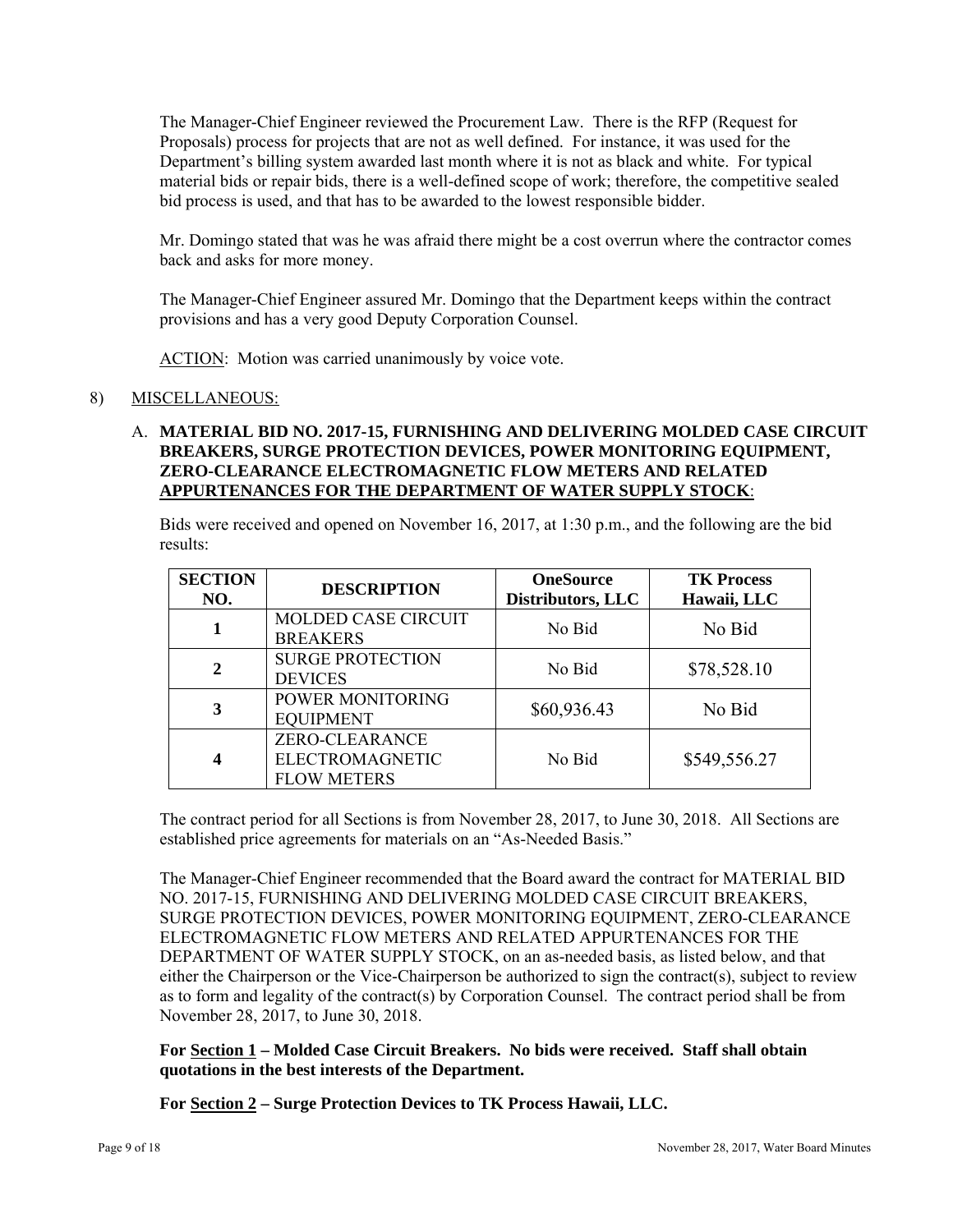# **For Section 3 – Power Monitoring Equipment to OneSource Distributors, LLC.**

### **For Section 4 – Zero-Clearance Electromagnetic Flow Meters to TK Process Hawai'i, LLC.**

MOTION: Ms. Iokepa-Moses moved for approval of the recommendation; seconded by Mr. Boswell.

The Manager-Chief Engineer stated that this is a separate material bid, in addition to the annual bid the Department puts out toward each fiscal year end for what it typically purchases throughout the year. Item No. 1, the molded case circuit breakers, resulted from Brown and Caldwell's study; and on the QLT (Keauhoulu) Well Repair project, they noticed two circuit breakers were faulty, which is why the Department has not proceeded with the full repair of the well yet. All of the topside components will be taken care of first before pulling the pump and motor out. For this section, where no bids were received, the Department will get quotations. For the other sections, Mr. Takamoto has the breakdowns.

Mr. Boswell asked about the Power Monitoring Equipment, Section 3.

Mr. Takamoto reviewed that it is for two different models of power monitors which the Department typically uses, manufactured by Electro Industries: the Shark Model 200, and their Nexus 1500 Plus models and the upgrades to those particular power meters and related PC's and CT's.

Mr. Boswell asked if it is the same models that the Department uses, but they are the upgraded versions of them.

Mr. Takamoto replied that was correct.

The Manager-Chief Engineer stated they are for the Department to put in places where there currently are none, or to replace the existing ones.

Mr. Boswell asked if the installations are done by the Department.

Mr. Takamoto replied that the Department's staff would install those where the switchgear is 480, but the medium voltage ones will need to go to an electrical contractor.

The Manager-Chief Engineer stated that this is all in line with trying to improve monitoring ability.

Mr. Scicchitano asked if there is an opportunity here similar to the last project to go out bid electronically and see what other options come back.

Mr. Takamoto stated that this bid was solicited on public purchase and these were the only bidders that submitted.

The Manager-Chief Engineer stated that these are more specialty type electrical supplies but there are vendors on the mainland. Hopefully the word will get out. It may be just who happens to be subscribing to Public Purchase.

Ms. Iokepa-Moses stated that we want our local contractors to thrive in Hawai'i; but at the same time, we need to take caution and watch how this Alliance Specialty Motors, Inc., makes out with the previous bid awarded today. She favors local contractors. They are here and they can be contacted easily to do any repairs, etc.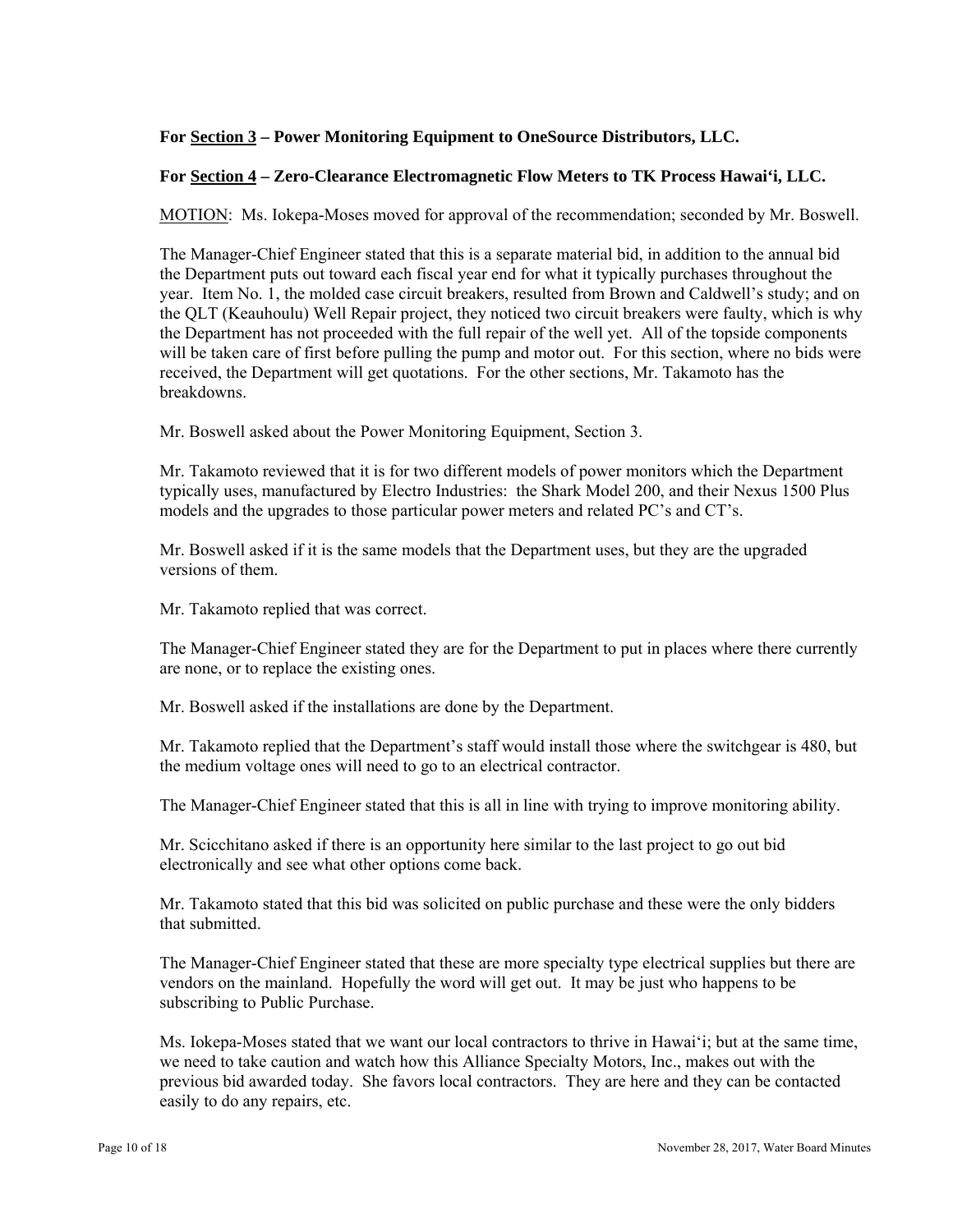The Manager-Chief Engineer agreed and that this will at least show there is more competition but we certainly do not want to put local guys out of business.

Mr. Scicchitano stated that it would be good to favor local businesses but still not have to pay double the price.

Mr. Boswell said that everybody is still buying from a mainland manufacturing facility. It is just how many times you touch it on the way over.

ACTION: Motion was carried unanimously by voice vote.

### B. **RESOLUTION NO. 2017-01, APPROVING THE RECEIPT AND EXPENDITURE OF MONIES FOR DWS CIP PROJECTS FUNDED BY THE DRINKING WATER STATE REVOLVING FUND (DWSRF):**

#### *(Note: Resolution requires roll call vote)*

The Department of Water Supply submitted a loan application to fund up to \$5,000,000.00 of CIP projects for Fiscal Year 2017 with the Drinking Water State Revolving Fund (DWSRF). One of the prerequisites for the loan is a Resolution approved by the Water Board. This Resolution will be for qualified projects on the State of Hawai'i, Department of Health, priority list and authorizes either the Manager-Chief Engineer or Deputy to execute a loan and/or grants with the State of Hawai'i, Department of Health, for up to \$5,000,000.00.

The Manager-Chief Engineer recommended that the Water Board adopt RESOLUTION NO. 2017-01, subject to the approval of Corporation Counsel.

MOTION: Ms. Iokepa-Moses moved for approval of the recommendation; seconded by Mr. Boswell.

The Manager-Chief Engineer explained that this resolution is basically the requirements needed by the Department of Health's Safe Drinking Water Branch to utilize their revolving fund loan program which the Department has utilized for many years. It is a good funding program. The loans are at a low interest rate. This is somewhat different from the resolutions in the past which were for specific projects. This one is more of a programmatic financing; in other words, it is almost like a line of credit where you might not have the exact projects identified but you will have \$5 million for qualified projects. The Department still needs to get their approval for the particular projects.

Mr. Boswell asked if the times these monies would be exercised would be when the Department has exceeded its repair or capital improvements budgets.

The Manager-Chief Engineer replied that the Department would like to utilize this program whenever possible, even in advance of CIP funding because of the terms of the loan and to keep the CIP reserve for the unexpected repairs. It is more favorable and is something that can be factored in for the term of the loan.

In response to Mr. Domingo's question of who would this be paid back to, the Manager-Chief Engineer replied it would go back to the State. It is a revolving fund. The State gets the money from the EPA (Environmental Protection Agency).

Mr. Domingo asked about the interest rate.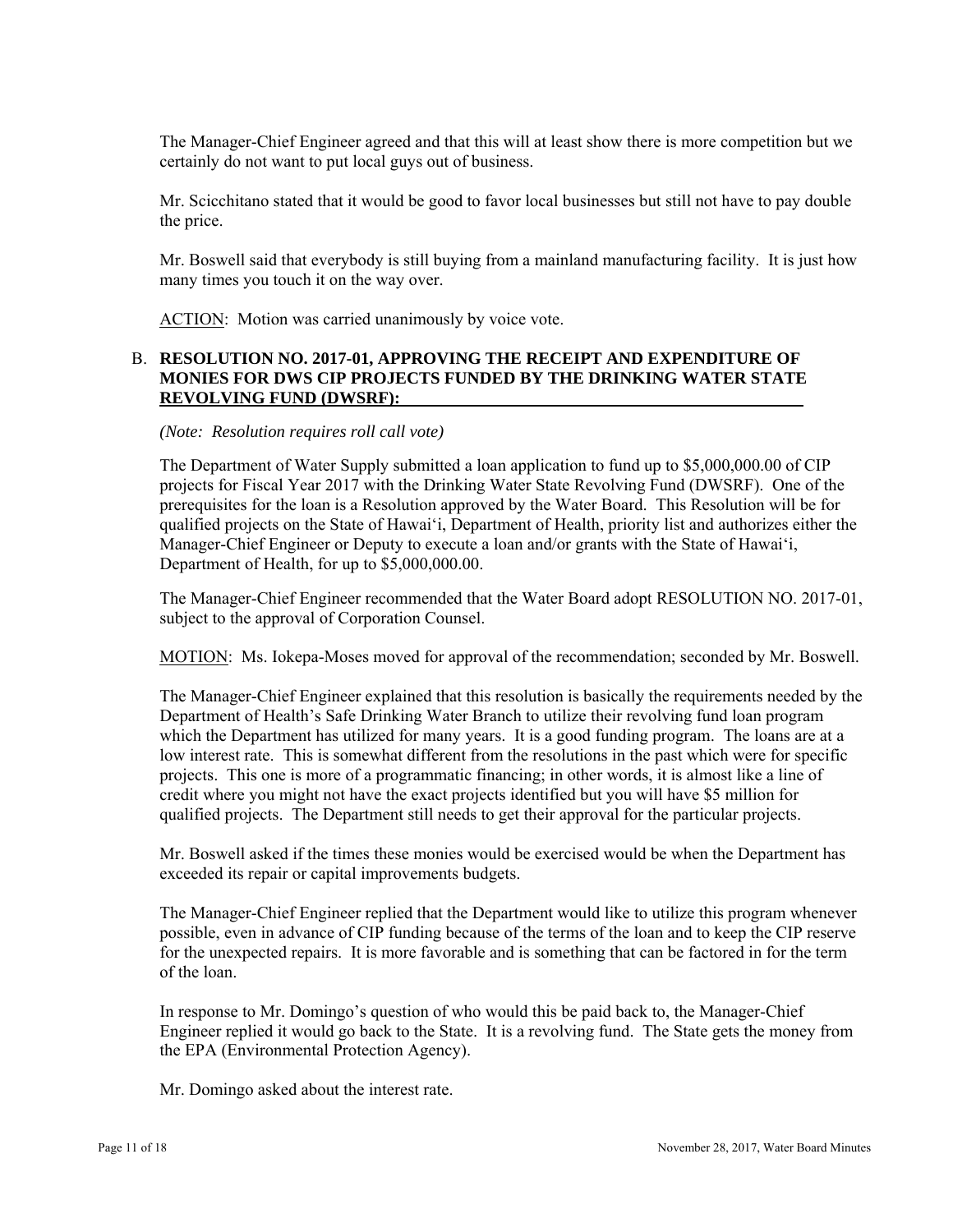Ms. Gray stated the interest rates go up to  $1\frac{1}{2}$  percent.

In response to Mr. Arikawa's question of whether the other Counties use this, Mr. Inaba replied they do. It is distributed equally. At the end of the fiscal year, the Department can go back for more if the other counties have not used their portion. Last year, the Honolulu Board of Water took a big chunk of the funds, so this Department wants to take advantage of it in the upcoming year.

ACTION: Motion was carried unanimously by voice vote.

# C. **MONTHLY PROGRESS REPORT**:

Mr. Arikawa asked when the Laupāhoehoe 0.5 MG Reservoir would be 100% complete.

Mr. Inaba replied that the well is operational but there is one small punchlist item that needs to be completed and final payment processed.

Mr. Boswell asked if the Wai'aha transmission project and the Wai'aha #2 Development project are running concurrently. The Department was going for the transmission project before Wai'aha #1 went down which has the potential for being a relocation or a new well, or a successful extraction.

The Manager-Chief Engineer stated that they are being worked on concurrently, and these Wai'aha water system improvements will benefit the overall area because of the bottleneck on the mauka road.

Mr. Inaba added that the Department has made contact with the landowners in efforts to get Wai'aha #2 started.

### D. **POWER COST CHARGE:**

The Department proposes to reduce the Power Cost Charge from \$1.73 to **\$1.62** per thousand gallons to reflect a decrease in power costs for the Department's wells and pumps. A Public Hearing will have been held prior to this Board meeting to accept public testimony on this change.

The Manager-Chief Engineer recommended that the Board approve the decrease of the Power Cost Charge from \$1.73 to **\$1.62**, effective December 1, 2017.

ACTION: Ms. Iokepa-Moses moved for approval of the recommendation; seconded by Mr. Boswell and carried unanimously by voice vote.

### E. **REVIEW OF MONTHLY FINANCIAL STATEMENTS:**

Mr. Elarionoff asked "Deferred Outflows," "Deferred Charges," and "Deferred Inflow" shown on Page 2 of the Balance Sheet and what deferred means in this situation.

Ms. Gray explained that the Deferred Outflows (\$5.2 million) is related to the Department's retirement fund. The Deferred Inflows is related to external funding. Deferred means it is deferred to a later period or will be expended in a later period. The deferred charges are for preliminary survey and investigations that are related to professional services or consulting contracts and are already encumbered. The contracts have been executed but no payments made yet.

Mr. Boswell asked if the one column was assets and the other one was liability.

Ms. Gray replied that was correct.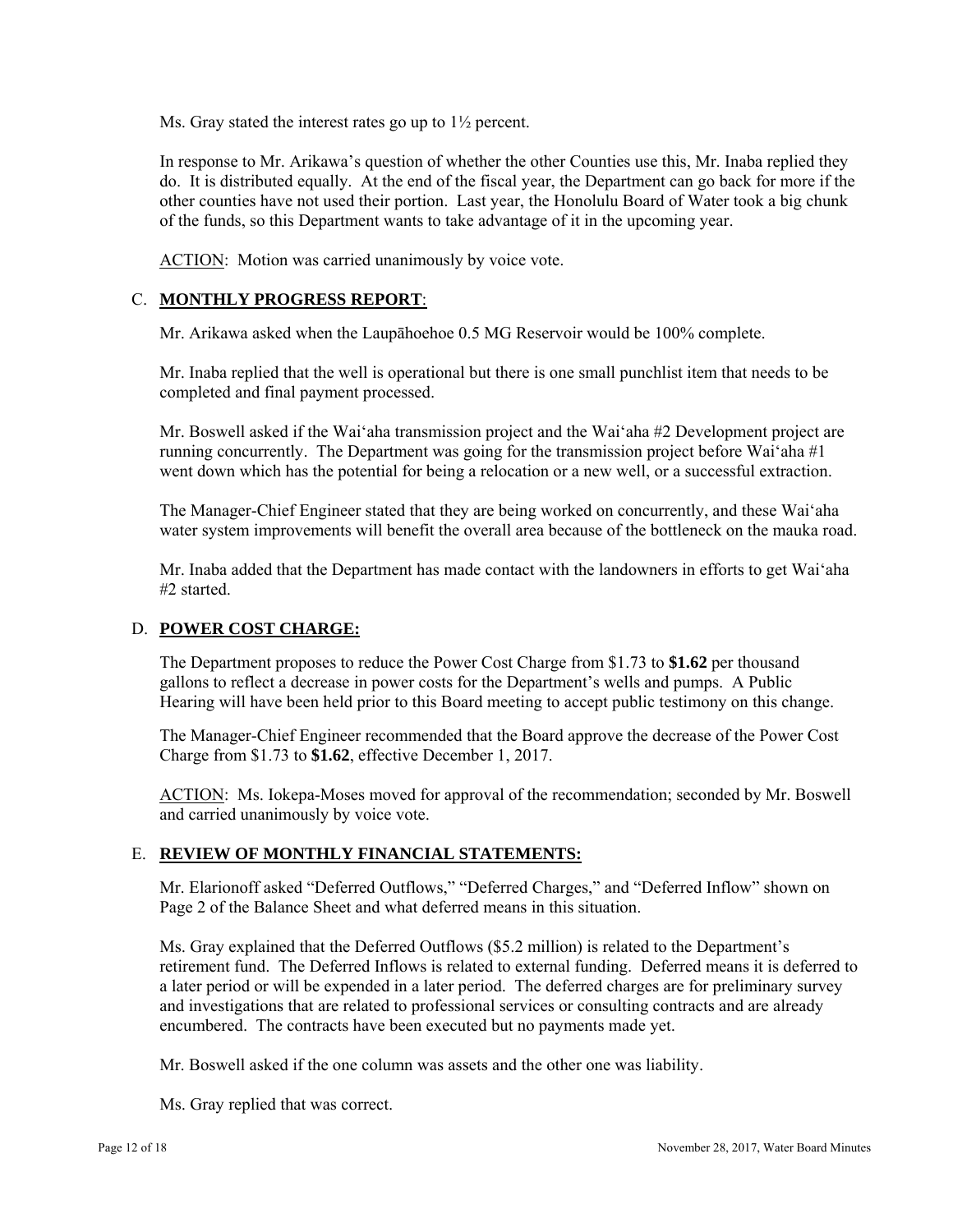### F. **MANAGER-CHIEF ENGINEER'S REPORT**:

The Manager-Chief Engineer provided an update on the following:

- 1) Matters of interest to the Board
	- a. North Kona water restriction as of last Friday, four wells are out of service. For Honokōhau Well, the VFD (Variable Frequency Drive) was fine-tuned and the well is running consistently and smoothly at 1,000 gpm. The next well up for completion is Keopu and is still expected to be done by its completion date of December 20, 2017. For Wai'aha Well, the contractor has the fishing tools fabricated and on hand. They were asked to provide a schedule on when they will perform the extraction of the pump and motor.

Mr. Boswell asked about the Wai'aha Well. At this time, not knowing the condition of the well casing, he wondered if it would make sense to procure a pump and motor in advance, or, if a new well is drilled, it might be a different size or configuration of what would be replaced in the current Wai'aha Well.

The Manager-Chief Engineer replied that staff is already looking at options, knowing the pump and motor will have to be replaced but not knowing the quality of the casing. He asked Mr. Takamoto to elaborate.

Mr. Takamoto stated that because the Department is planning to move in a different direction for Hualālai Well, instead of reinstalling the existing equipment, the equipment for that well can be reused for Wai'aha Well. That way, the equipment will still be utilized. In that effort, the capacity will drop; but it will be in a more comfortable position and will not be cycled on and off. About 750 gpm can be expected from using the Hualālai equipment. If more gpm is desired, it could be sent back to the manufacturer to add a couple of stages to get close to 1,000; but the most expedient method is to just install it "as is" in order to get the well running as quickly as possible.

Mr. Boswell thought that was good--some water is better than no water. He asked if there has been any indication yet as to the condition of the casing at Wai'aha.

Mr. Takamoto replied that the well contractor found, from the video survey in assessing the tools needed, that they only can only go down about 300 feet because that is where the top of the column pipe is. Based on that, they said the column assembly seems to be in a good position. It is centered in the well rather than laying on a side. It will make it easier for them to pull what they need; but whether they can extract everything, they just have to attempt it.

they fish all of that out, we will not know what it looks like on the bottom. The Manager-Chief Engineer stated that the unknowns are whether or not the equipment kinked or got lodged below the casing or twisted into the casing or wedged against the casing. Sometimes in these efforts, the entire thing does not come up all in one piece. Once everything is taken out, the pump and motor will be at the bottom. Once they get that out, they will go back down with a video camera and see what the casing looks like--if it had gotten damaged, torn, compressed, or crinkled, and that will tell us what we have to deal with and what could possibly still work down that hole or if the hole is lost. That is the worst-case scenario. Until

Mr. Domingo asked if Brown and Caldwell has completed their analysis or given any recommendations so far on the North Kona wells.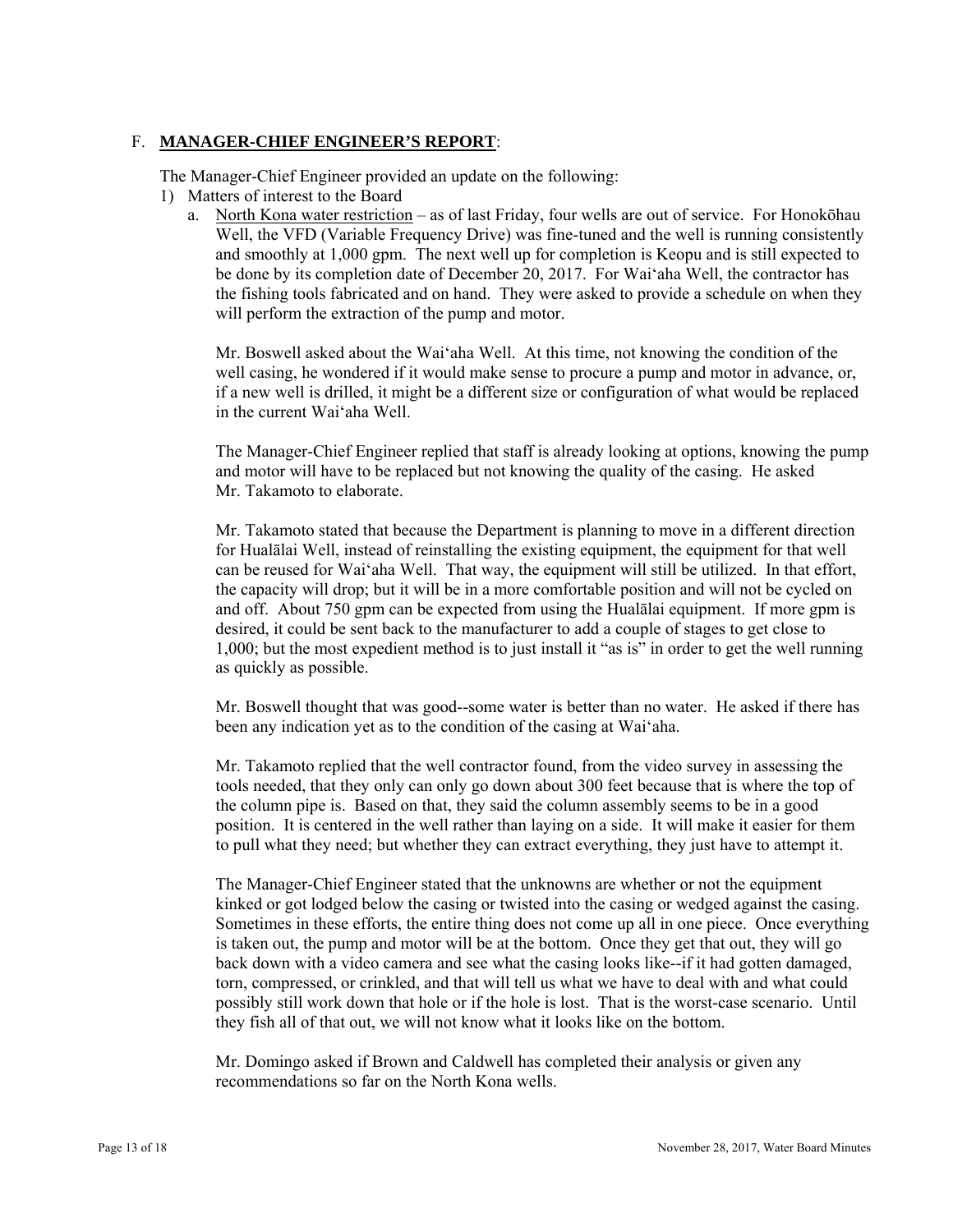Mr. Inaba replied that some of their recommendations were received, and their work is being prioritized with the wells that will be coming on line next. To get deeper into what was asked of them, which includes power quality monitoring, the wells need to be running. Three of the wells are not running so they cannot get that power quality data to look deeper into whether external power was a factor and how to deal with it because they need that information to determine what kind of protective equipment or settings should be placed on the existing equipment. Only Honokōhau Well is running so they will continue to monitor that until the next well comes on line.

The Manager-Chief Engineer added that they were able to get some data before Hualālai and QLT went down.

Mr. Inaba stated that for Hualālai, there was a day or so of information. The information they are getting is from looking at something the Department could not spec. out from the utility at this point.

The Manager-Chief Engineer stated that at Hualālai, they did not see a major power quality issue that coincided with the well failure. At least there was that information to at least rule out the utility side. But with the longer-term monitoring, it will help make sure the settings in the VFD's or soft starters are correct, or fine-tuned, and look into if there may be power quality issues on the utility side that might lead to long-term impacts on the motor. Part of the findings from Brown and Caldwell are trying to go to smaller diameter motors, get better cooling, try and eliminate that factor; and that is already being implemented with our replacement pump and motors.

Mr. Inaba stated that they have done a lot of the existing equipment settings, noting that the VFD has over 1,000 settings.

Mr. Domingo asked about the Water Restriction and if the signs are still out on the street asking for 25% reduction.

The Manager-Chief replied that was correct. Once Keopu Well is back online, that will be reduced to the 10% voluntary conservation.

Mr. Domingo stated it has been almost a year now and asked if the Department is still seeing a reduction in water usage.

The Manager-Chief Engineer replied that the Department has not monitored the consumption lately, but there was a significant reduction from the beginning of the year. People can go back to washing their cars, as long as they reduce their usage in some way. Right now, the Department's staff has gotten to a point where they have a much better understanding of how to reconfigure the system; and the tank levels have all been great.

Mr. Domingo indicated he has seen some lawn watering lately so he was wondering what the reduction was in percentage.

The Manager-Chief Engineer stated as long as people are making an effort to be conscious about their water use and not be wasteful, it should be okay.

Mr. Domingo stated he looks forward to those signs coming down.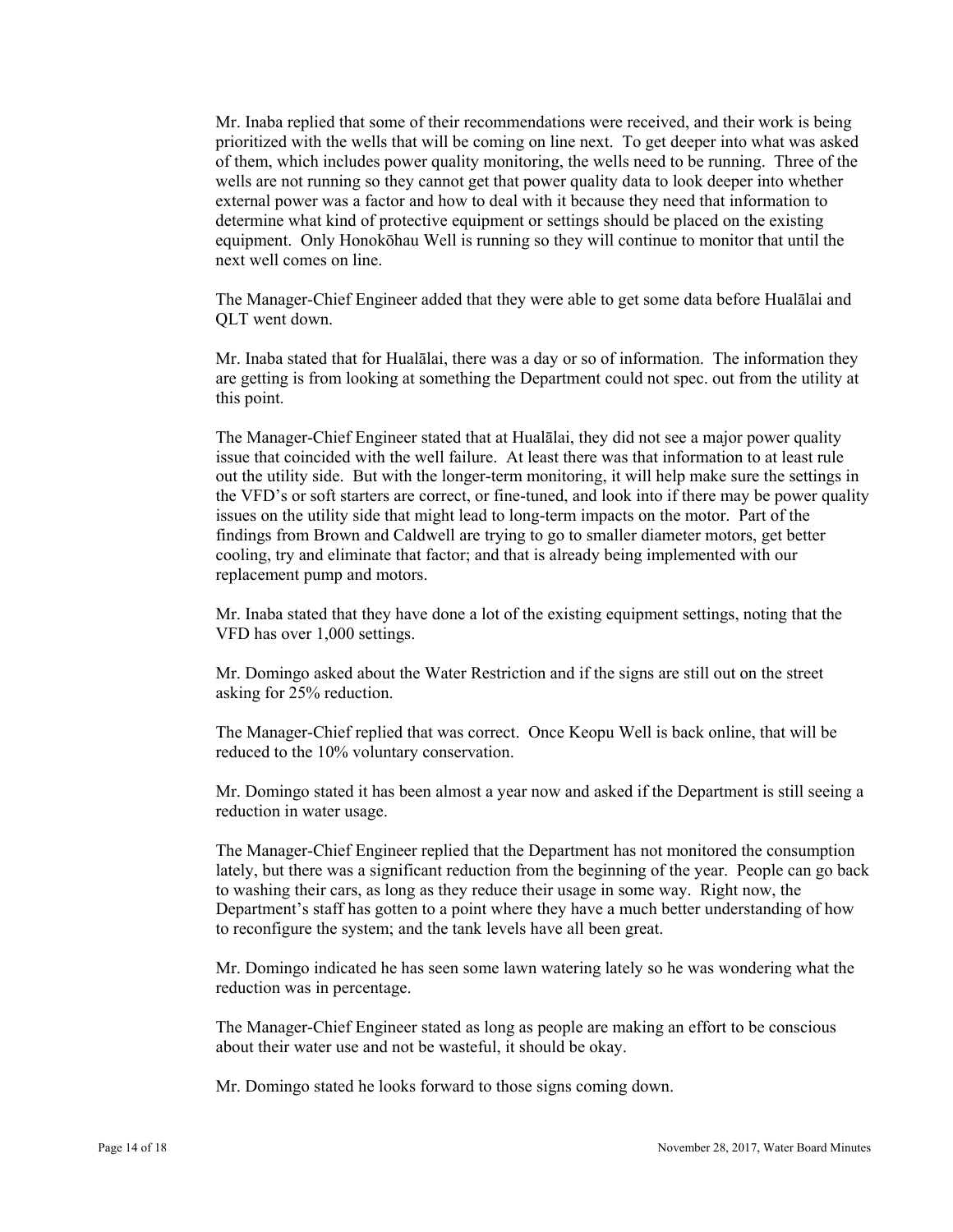b. Hawaiian Ocean View Estates (HOVE) Well Repair – the Deputy reported on this well. It is in Ka'ū and serves primarily the Hawaiian Ocean View Estates and Hawaiian Ranchos Subdivision. It is one of our 23 regulated public water systems. This system is unique in that there is a single well feeding one tank, and from there, a transmission line goes down to a spigot station for the community's use and also standpipes for water haulers. There are no customer metered accounts to homes. On November 16, the well went down. Initial suspicion was that it was an issue with the motor. Emergency notice was sent out which informed the community that the spigot station would remain open; but the standpipe facility had to be closed and water haulers were redirected to fill their tankers in Nā'ālehu. The Department has made arrangements to have water hauled from Nā'ālehu to replenish the HOVE tank. For the well repair, the Requests for Quotations were opened November 20. The contractor awarded the bid to Beylik Well Drilling and they were out there this past weekend and were able to get the pump and motor out on Sunday. They confirmed that the motor had burned, or it megged "0." As far as replacements, the Board had already awarded a material bid for a spare pump and motor back in August of this year. That spare motor has been built already, is currently on Oahu, and is expected to be here by early next week. The pump that was extracted was evaluated at the site and needs to be refurbished. It is being sent to California for refurbishing by the pump manufacturer. The pump will be the longer lead item now. The spare motor is here, but not spare pump. For the pump that had been removed, the turnaround time for refurbishing and sending back is early January. Once the refurbished pump is back on island, the reinstallation can take place. With the material bid that was awarded in August, there was a component for a spare pump, but that contract completion date is early February so the fastest repair schedule would be with this pump that was taken out, to be refurbished and sent back to the site for reinstallation. Meanwhile, the Department will continue to haul water, as needed, from Nā'ālehu to HOVE to make sure the community has water.

Mr. Elarionoff asked what that costs.

The Deputy replied that currently, one hauling truck is making about five or six round trips a day with a 4,000- to 5,000-gallon capacity. The Department puts out a water hauling bid every two years. He can get more exact rates on what they charge by the hour.

The Manager-Chief Engineer added that those figures can be provided by next meeting.

Mr. Domingo asked how deep the well is and what the configuration is.

The Deputy replied it is 2,200 feet with a submersible pump and motor. It is 100 gpm and the horsepower is 150 so it is a lot smaller than the North Kona Wells.

is warm to begin with, and as we are all coming to realize, heat is the motor's worst enemy. The Manager-Chief Engineer added that is smaller but the conditions are not good. The water The depth of the well plus fluctuations of power in the area have given its challenges since it went into service in 2011.

Mr. Boswell asked how often the pumps go bad in this well.

The Manager-Chief Engineer stated the last time was last year in September. There are a lot of total dissolved solids, or minerals, in this well which affect the pump.

 Mr. Boswell asked if the State will play any part in this well. This is a negative cash flow for the Department. They started something that this Department cannot finish and it creates a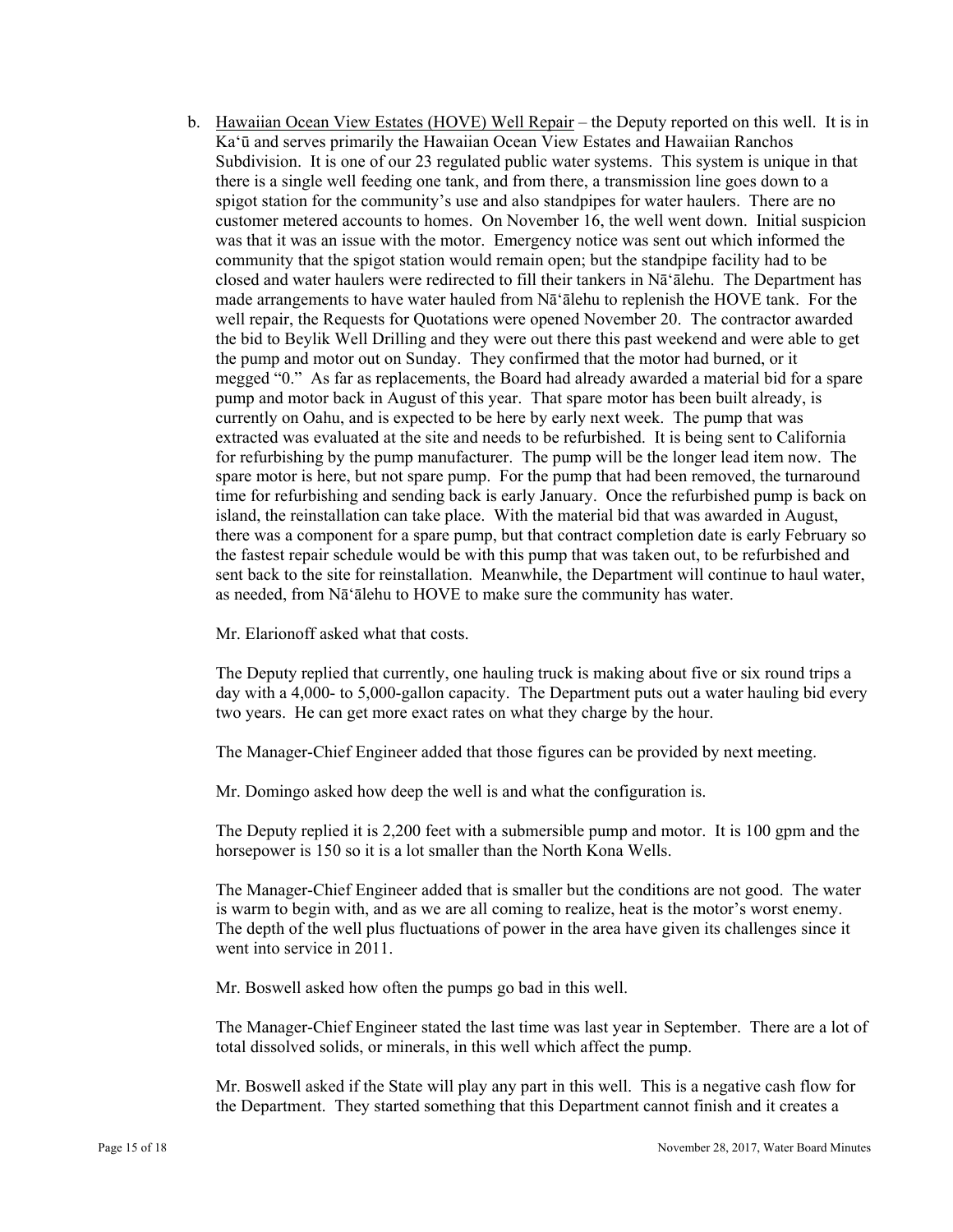false expectation to the people in Ocean View that they have a potential for water source. He understood that for a while, HELCO power was a major factor and the thought was to go to a propane generator. The pump is not that big, although it is lifting a long way up. That may make things last longer, but if the temperature of the water is bad, somewhere along the way, it is going to mean buying more pumps and motors. He asked if the State kicks anything back.

The Manager-Chief Engineer stated that it is all on the Department's customers really.

Mr. Boswell stated that the HOVE customers do not have water bills.

The Manager-Chief Engineer stated the only paying customers at HOVE are the Department of Public Works, who are paying for the use of the spigots, which is taxpayers money, and then the standpipe customers. It is something the Department will probably continue to work on with Legislators. He thought that Mr. Boswell's point was good about looking at other generation possibilities because this issue is not going to just go away.

Mr. Young stated that the site is in a residential area so a generator is going to be a noise problem.

Mr. Boswell's thought was propane which should not be a noise problem. He wondered if it would be better to shut off the well and truck continue trucking water from Nā'ālehu to HOVE tank. That way, you would have more of a fixed cost versus the variables with a well, whereby, the well goes down and the Department does not look good because it cannot manage something that is very unmanageable.

c. Mr. Elarionoff asked about the letter from Mr. Apothaker, addressed to the Board, dated November 2, 2017. It was very technical in nature. He asked if concerns have been addressed.

Mr. Young stated that he had spoken with Mr. Apothaker, and he has a technology he calls Current Signature Analysis. In some industries, that is used to look at the power to see how it reacts over time, such as when you have a failure of a pump, your voltage and current will change. These are very subtle changes, and he said he has developed some software and hardware to evaluate that data to tell if a pump is starting to fail. He thinks this Department has to start looking at this Current Signature Analysis. As far as Mr. Young knows, it is not being done in the water industry. It does not mean it cannot be looked at. He had talked to the DWS Electronic Technicians, and one of the guys has dealt with this type of thing in the past. It has mostly been used in a factory setting but basically it is a way to troubleshoot impending equipment failures. You need a lot of historical data to look at it so you can come up with software and programming to help with that analysis.

Mr. Elarionoff asked if it could apply to the Department's wells.

Mr. Young replied it is not currently being done, but it may have the potential. It is not something you can walk into a store and buy. He did not know who is using it in the industry, although he was sure there are people using it.

Vice-Chairperson Arikawa asked what the cost of the software is.

Mr. Young replied he was not sure. He has been talking to the Electronics Technician to find out manufacturers or suppliers.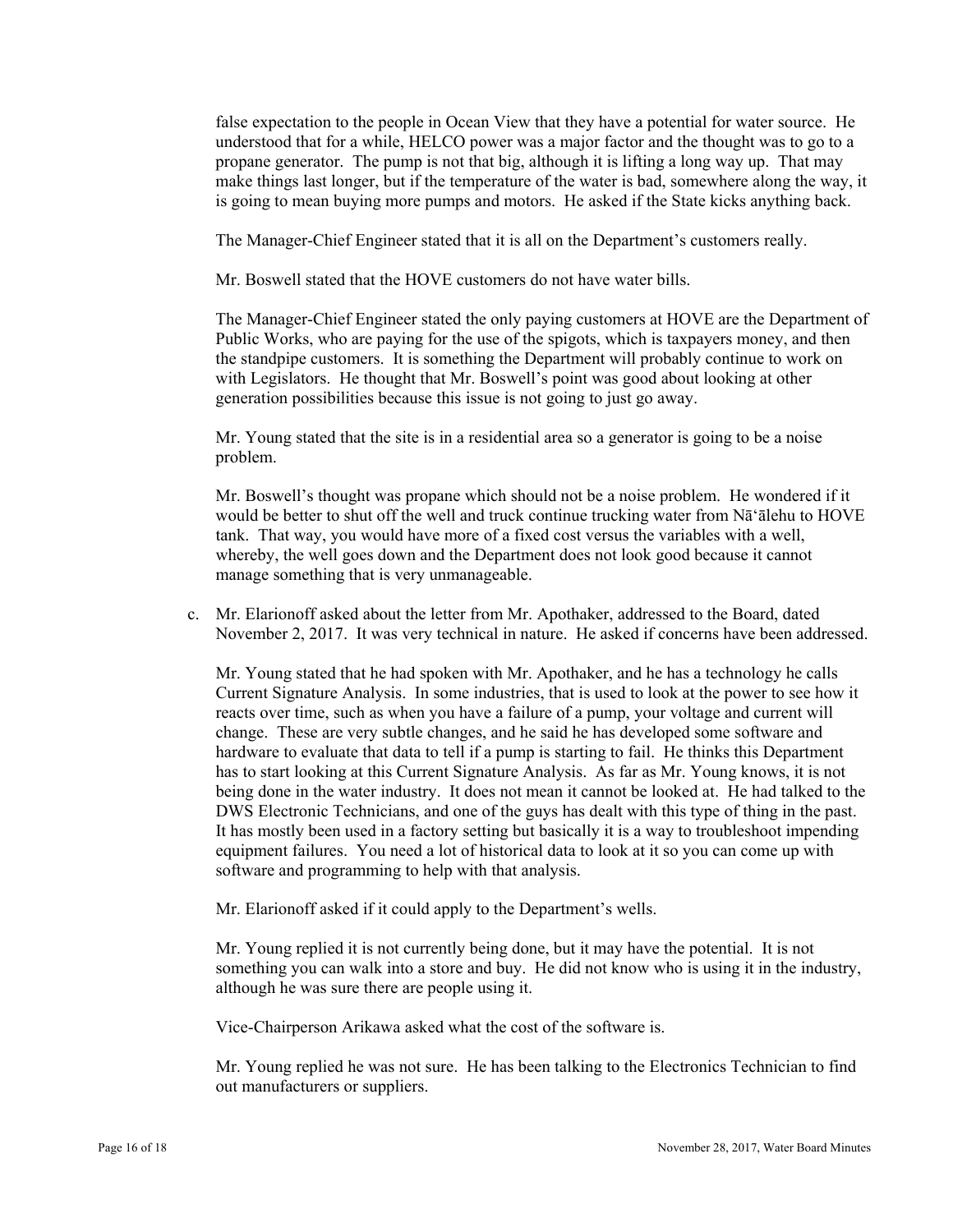Mr. Elarionoff was glad to hear that at least we are not disregarding the person's suggestions.

The Manager-Chief Engineer indicated that the Department has reached out to him and acknowledged his suggestions.

Mr. Boswell stated that part of what the Permitted Interaction Group has learned that has evolved through this process is that the issues are highly technical in nature and they are mechanical and electrical and have to do with all of the components that are involved in the well. This person is singling out one thing, and that is not the answer. The answer is in the engineering review that Brown and Caldwell is doing with staff to take a look at what we have installed, the diameter of the pumps, the cooling effects, the shrouds; there are so many more components to this. This person's system would be a tattletale that tells you it is failing, but it is not telling you why it is failing. We need inherently to find in our design a more bulletproof design that allows us to have constantly running wells.

Mr. Domingo stated that he has degrees in mechanical engineering, but that he is also looking at the big picture. He had mentioned some time long ago that this person should be invited here so we could pick his brain and find out what his thoughts are on this matter.

Mr. Boswell appreciated the fact that staff is engaging with him on a technical level, and they are the ones that need to talk to him.

Mr. Young stated that it is not being disregarded all together. It sounds like an idea that is more on the troubleshooting side, but there is a bigger picture.

Ms. Iokepa-Moses stated that obviously, on the Board, we want more diversity than just all technically oriented minds. She appreciated the diversity this Board has that lends itself to the common-sense aspect but having a full board of technically savvy people would probably not be very productive. Vice-Chairperson Arikawa agreed.

### G. **MANAGER-CHIEF ENGINEER'S EVALUATION FOR CALENDAR YEAR 2017:**

The Water Board went into executive session to discuss Manager-Chief Engineer's evaluation and compensation (next item).

# H. **EXECUTIVE SESSION: MANAGER-CHIEF ENGINEER'S EVALUATION FOR CALENDAR YEAR 2017:**

Vice-Chairperson Arikawa called for a motion to convene an executive meeting, closed to the public, pursuant to Hawai'i Revised Statutes ("HRS"), Sections 92-4 and 92-5(a)(2) and (a)(4) in order to consider the evaluations of the Manager for its annual performance review, as authorized by Hawai'i County Charter Section 7-4.6(d) and in order to consult with the Board's attorney on its questions and issues pertaining to the Board's powers, duties, privileges, immunities, and liabilities pursuant to HRS Section 92-5(a)(4).

ACTION: Ms. Iokepa-Moses moved to enter into Executive Session for the above reason; seconded by Mr. Boswell and carried unanimously by voice vote.

(Executive Session began at 11:41 a.m. and ended at 12:00 p.m.)